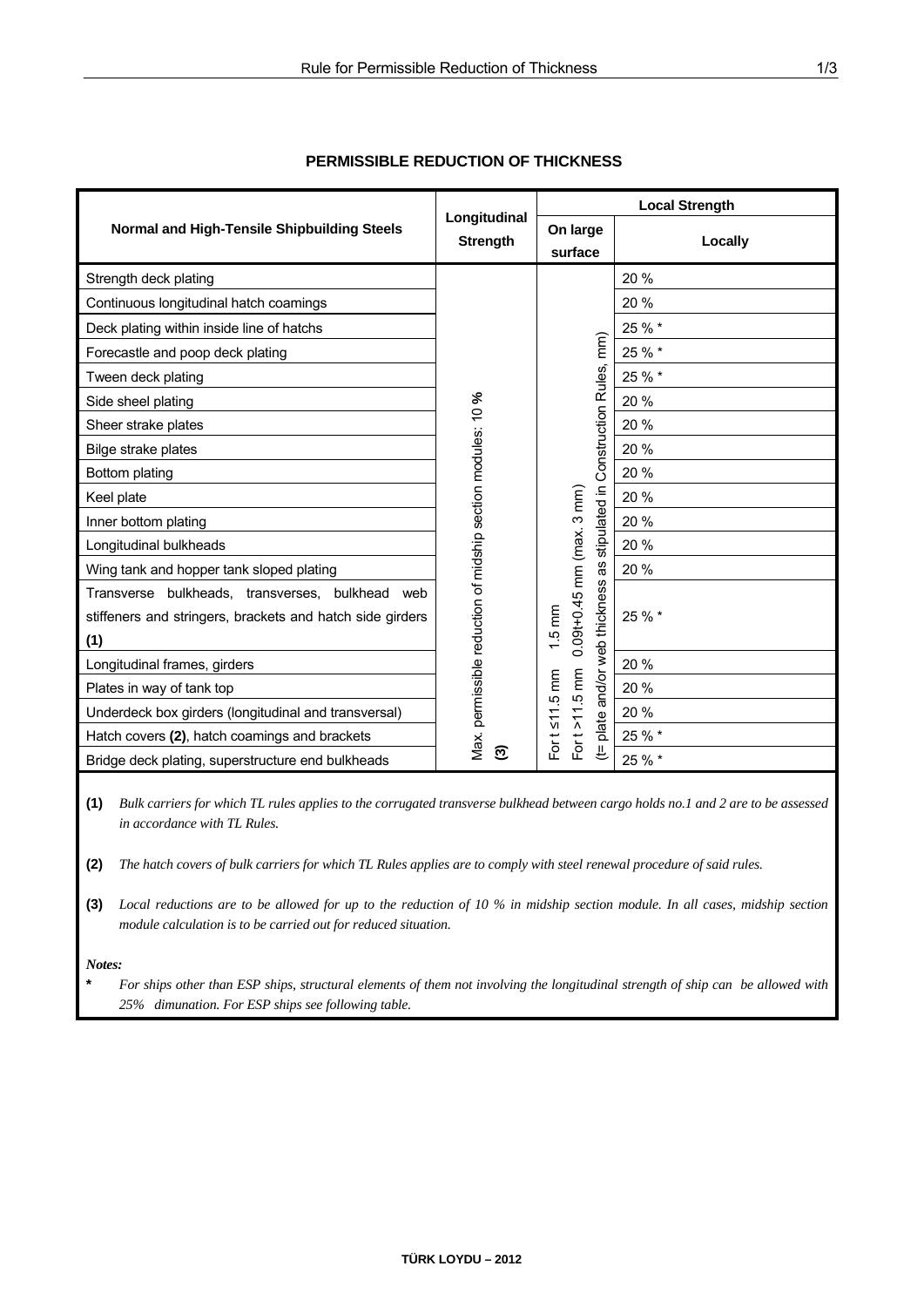## **Maximum Allowable Diminution of Plate Thickness**

Table not to be used for areas subject to IACS UR S19 to UR S31.

| Original as- built thickness<br>(mm) | Difference (mm) | Minimum thickness (1)<br>(mm) | Substantial corrosion (2)<br>thickness (mm) |
|--------------------------------------|-----------------|-------------------------------|---------------------------------------------|
| 4.0                                  | 1.5             | 2.5                           | 2.8                                         |
| 4.5                                  | 1.5             | 3.0                           | 3.3                                         |
| $5.0\,$                              | 1.5             | 3.5                           | 3.8                                         |
| 5.5                                  | 1.5             | 4.0                           | 4.3                                         |
| 6.0                                  | 1.5             | 4.5                           | 4.8                                         |
| 6.5                                  | 1.5             | 5.0                           | 5.3                                         |
| 7.0                                  | 1.5             | 5.5                           | 5.8                                         |
| $7.5$                                | 1.5             | $6.0\,$                       | 6.3                                         |
| $8.0\,$                              | 1.5             | 6.5                           | 6.8                                         |
| 8.5                                  | 1.5             | $7.0$                         | 7.3                                         |
| 9.0                                  | 1.5             | 7.5                           | 7.8                                         |
| 9.5                                  | $1.5$           | 8.0                           | 8.3                                         |
| 10.0                                 | 1.5             | 8.5                           | 8.8                                         |
| 10.5                                 | 1.5             | 9.0                           | 9.3                                         |
| 11.0                                 | 1.5             | 9.5                           | 9.8                                         |
| 11.5                                 | 1.5             | 10.0                          | 10.3                                        |
| 12.0                                 | 1.5             | 10.5                          | 10.8                                        |
| 12.5                                 | 1.6             | 10.9                          | 11.3                                        |
| 13.0                                 | 1.6             | 11.4                          | 11.7                                        |
| 13.5                                 | 1.7             | 11.8                          | 12.2                                        |
| 14.0                                 | 1.7             | 12.3                          | 12.7                                        |
| 14.5                                 | 1.8             | 12.8                          | 13.1                                        |
| 15.0                                 | 1.8             | 13.2                          | 13.6                                        |
| 15.5                                 | 1.8             | 13.7                          | 14.1                                        |
| 16.0                                 | 1.9             | 14.1                          | 14.5                                        |
| 16.5                                 | 1.9             | 14.6                          | 15.0                                        |
| 17.0                                 | 2.0             | 15.0                          | 15.5                                        |
| 17.5                                 | 2.0             | 15.5                          | 15.9                                        |
| 18.0                                 | 2.1             | 15.9                          | 16.4                                        |
| 18.5                                 | 2.1             | 16.4                          | 16.9                                        |
| 19.0                                 | 2.2             | 16.8                          | 17.3                                        |
| 19.5                                 | 2.2             | 17.3                          | 17.8                                        |
| 20.0                                 | 2.3             | 17.8                          | 18.3                                        |
| 20.5                                 | 2.3             | 18.2                          | 18.7                                        |
| 21.0                                 | 2.3             | 18.7                          | 19.2                                        |
| 21.5                                 | 2.4             | 19.1                          | 19.7                                        |
| 22.0                                 | 2.4             | 19.6                          | 20.1                                        |
| 22.5                                 | 2.5             | 20.0                          | 20.6                                        |